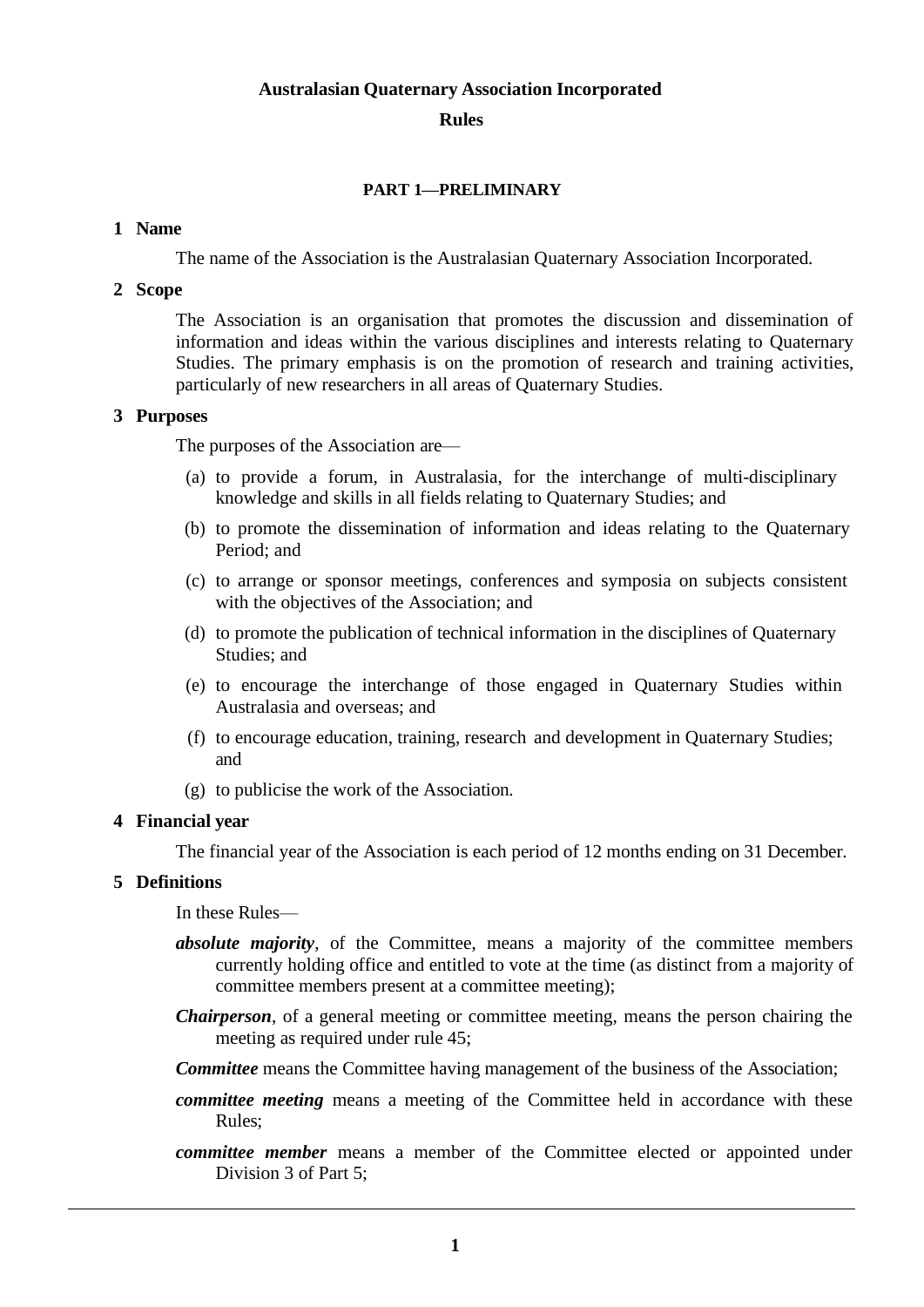- *disciplinary appeal meeting* means a meeting of the members of the Association convened under rule 22(3);
- *disciplinary meeting* means a meeting of the Committee convened for the purposes of rule 21;
- *disciplinary subcommittee* means the subcommittee appointed under rule 19;
- *financial year* means the 12 month period specified in rule 4;
- *general meeting* means a general meeting of the members of the Association convened in accordance with Part 4 and includes an annual general meeting, a special general meeting and a disciplinary appeal meeting;
- *member* means a member of the Association;
- *member entitled to vote* means a member who under rule 13(2) is entitled to vote at a general meeting;
- *special resolution* means a resolution that requires not less than three-quarters of the members voting at a general meeting, whether in person or by proxy, to vote in favour of the resolution;
- *the Act* means the **Associations Incorporation Reform Act 2012** and includes any regulations made under that Act;
- *the Registrar* means the Registrar of Incorporated Associations.

#### **PART 2—POWERS OF ASSOCIATION**

#### **6 Powers of Association**

- (1) Subject to the Act, the Association has power to do all things incidental or conducive to achieve its purposes.
- (2) Without limiting subrule (1), the Association may—
	- (a) acquire, hold and dispose of real or personal property;
	- (b) open and operate accounts with financial institutions;
	- (c) invest its money in any security in which trust monies may lawfully be invested;
	- (d) raise and borrow money on any terms and in any manner as it thinks fit;
	- (e) secure the repayment of money raised or borrowed, or the payment of a debt or liability;
	- (f) appoint agents to transact business on its behalf;
	- (g) enter into any other contract it considers necessary or desirable.
- (3) The Association may only exercise its powers and use its income and assets (including any surplus) for its purposes.

#### **7 Not for profit organisation**

- (1) The Association must not distribute any surplus, income or assets directly or indirectly to its members.
- (2) Subrule (1) does not prevent the Association from paying a member—
	- (a) reimbursement for expenses properly incurred by the member; or
	- (b) for goods or services provided by the member—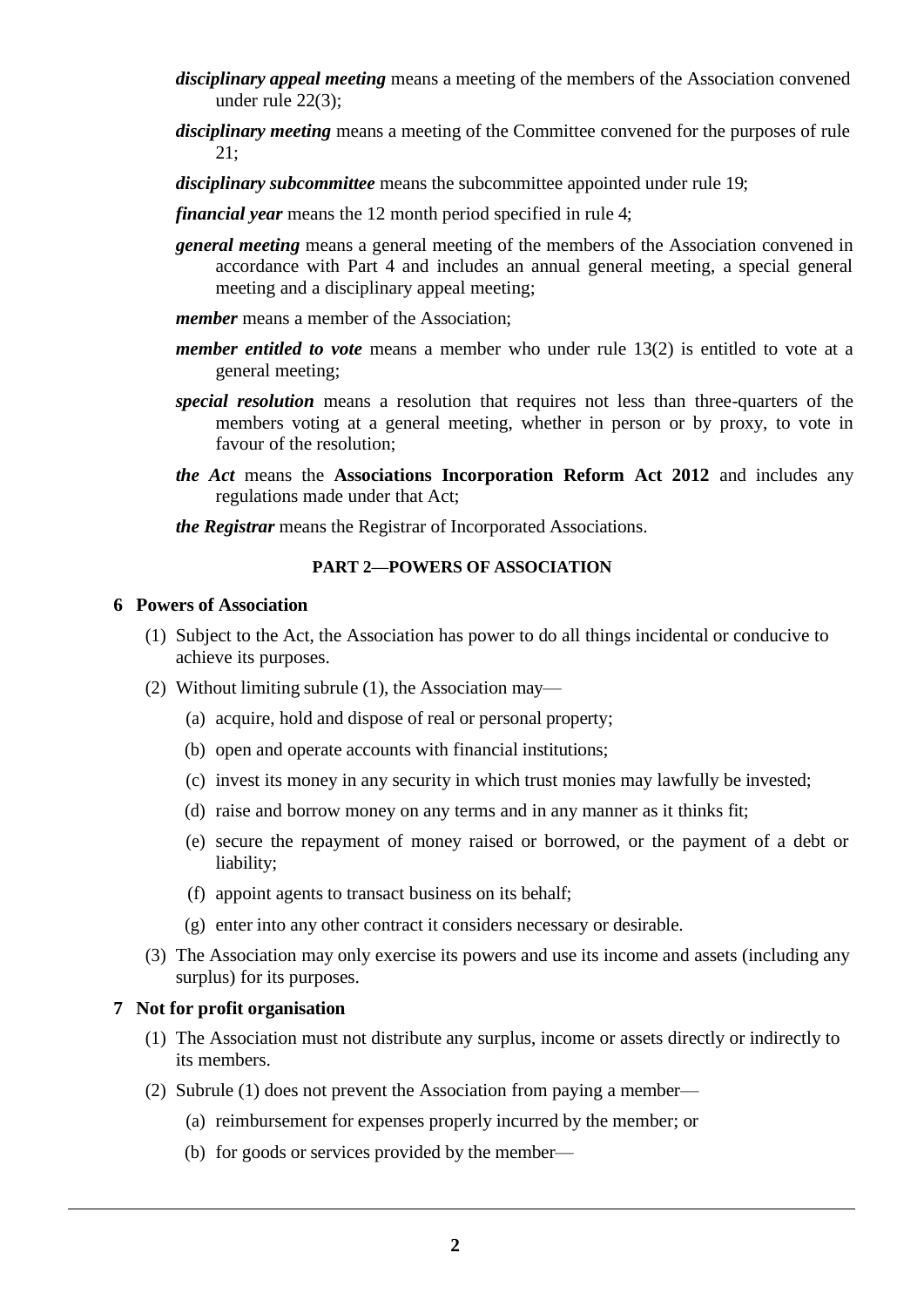if this is done in good faith on terms no more favourable than if the member was not a member.

## **PART 3—MEMBERS, DISCIPLINARY PROCEDURES AND GRIEVANCES**

# **Division 1—Membership**

#### **8 Minimum number of members**

The Association must have at least 5 members.

#### **9 Who is eligible to be a member**

Any person who supports the purposes of the Association is eligible for membership.

## **10 Membership categories**

- (1) There shall be 4 categories of membership: Ordinary, Student, Concession and Life.
- (2) An Ordinary member is a person who is not eligible for any other category of membership.
- (3) A Student member is a person who is pursuing a full-time course of study in a facet of Quaternary Studies.
- (4) A Concession member is a person who is not employed or who is retired.
- (5) A Life member is a person who has made an outstanding contribution to Quaternary Studies over a substantial period of years or who has provided exceptional long-term service and support to the Association. A Life membership is proposed by the Committee and must be approved by a general meeting. Life members are not expected to pay fees and may choose to receive any publications produced by the Association. A Life member remains a member of the Association for life, unless he or she resigns in accordance with rule 16(1).

## **11 Application for membership**

- (1) To apply to become a member of the Association, a person must submit an application stating that the person—
	- (a) wishes to become a member of the Association; and
	- (b) supports the purposes of the Association; and
	- (c) agrees to comply with these Rules.
- (2) The application must be accompanied by the joining fee.
- (3) A person becomes a member of the Association and, subject to rule 13(2), is entitled to exercise his or her rights of membership from the date on which the person pays the joining fee.

## **12 Annual subscription and fee on joining**

- (1) The annual subscription for each financial year is payable on 28 February.
- (2) The Committee must determine the amount of the annual subscription (if any) for each financial year.
- (3) The Committee may determine that any new member who joins after the start of a financial year must, for that financial year, pay a fee equal to—
	- (a) the full annual subscription; or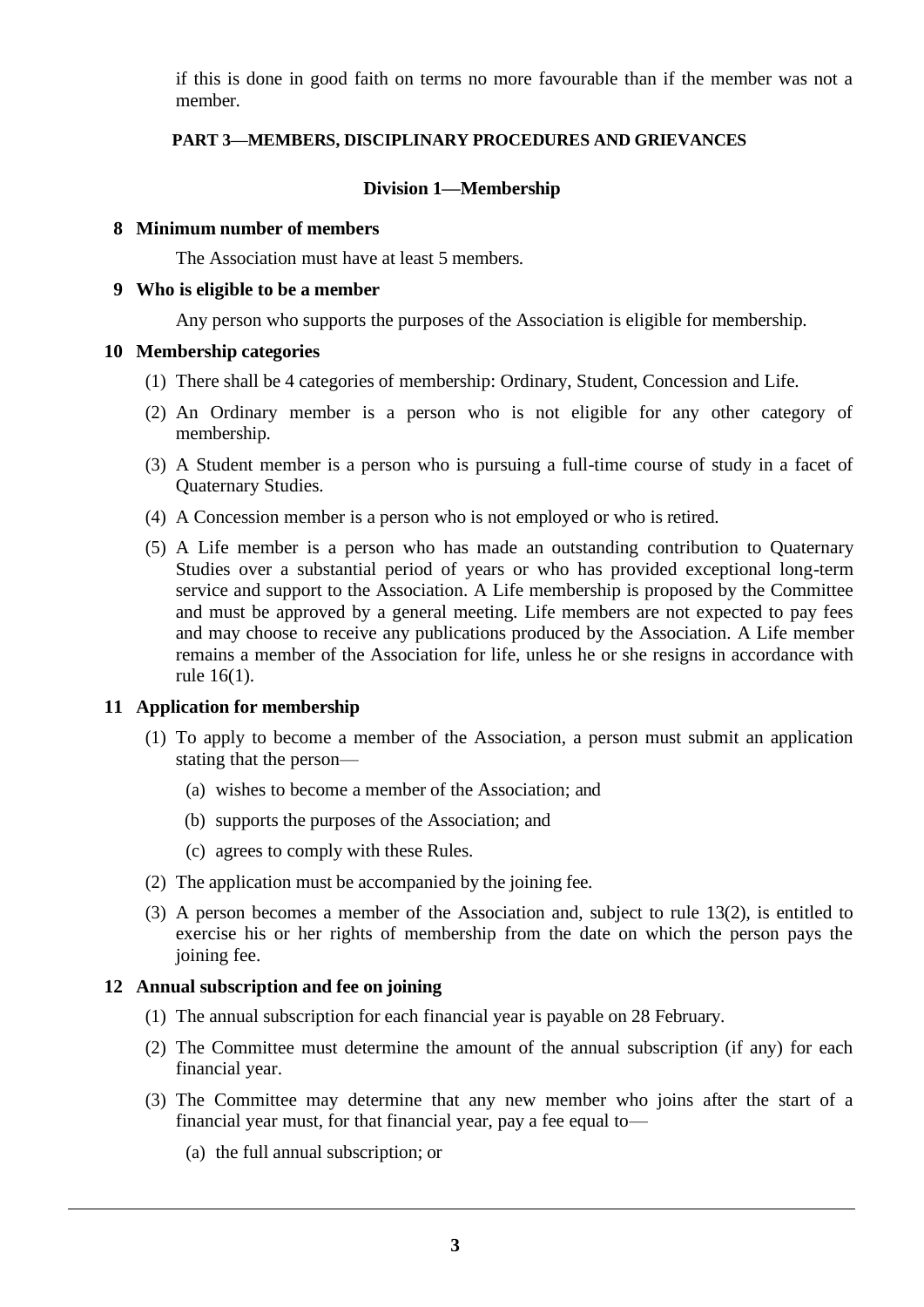- (b) a pro rata annual subscription based on the remaining part of the financial year; or
- (c) a fixed amount determined from time to time by the Association.
- (3) The rights of a member (including the right to vote) who has not paid the annual subscription by the due date are suspended until the subscription is paid.

## **13 General rights of members**

- (1) A member of the Association who is entitled to vote has the right—
	- (a) to receive notice of general meetings and of proposed special resolutions in the manner and time prescribed by these Rules; and
	- (b) to submit items of business for consideration at a general meeting; and
	- (c) to attend and be heard at general meetings; and
	- (d) to vote at a general meeting; and
	- (e) to have access to the minutes of general meetings and other documents of the Association as provided under rule 74; and
	- (f) to inspect the register of members.
- (2) A member is entitled to vote if—
	- (a) more than 10 business days have passed since he or she became a member of the Association; and
	- (b) the member's membership rights are not suspended for any reason.

#### **14 Rights not transferable**

The rights of a member are not transferable and end when membership ceases.

#### **15 Ceasing membership**

- (1) The membership of a person ceases on resignation, expulsion or death.
- (2) If a person ceases to be a member of the Association, the Secretary must, as soon as practicable, enter the date the person ceased to be a member in the register of members.

## **16 Resigning as a member**

- (1) A member may resign by notice in writing given to the Association.
- (2) A member is taken to have resigned if—
	- (a) the member's annual subscription is more than 12 months in arrears; or
	- (b) where no annual subscription is payable—
		- (i) the Secretary has made a written request to the member to confirm that he or she wishes to remain a member; and
		- (ii) the member has not, within 3 months after receiving that request, confirmed in writing that he or she wishes to remain a member.

## **17 Register of members**

- (1) The Secretary must keep and maintain a register of members that includes—
	- (a) for each current member—
		- (i) the member's name;
		- (ii) the address for notice last given by the member;
		- (iii) the date of becoming a member;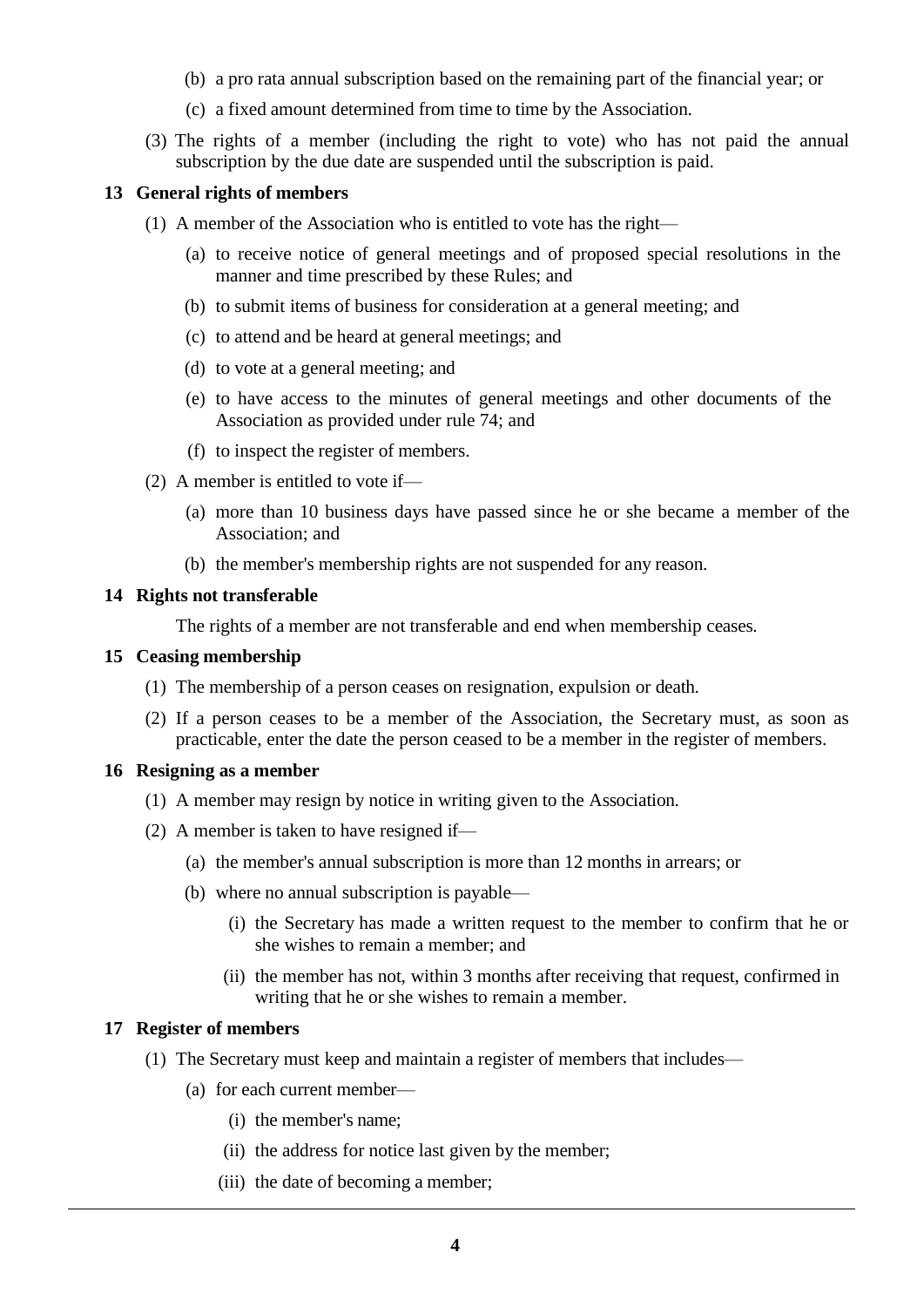- (iv) any other information determined by the Committee; and
- (b) for each former member, the date of ceasing to be a member.
- (2) Any member may, at a reasonable time and free of charge, inspect the register of members.

#### **Division 2—Disciplinary action**

#### **18 Grounds for taking disciplinary action**

The Association may take disciplinary action against a member in accordance with this Division if it is determined that the member—

- (a) has failed to comply with these Rules; or
- (b) refuses to support the purposes of the Association; or
- (c) has engaged in conduct prejudicial to the Association.

#### **19 Disciplinary subcommittee**

- (1) If the Committee is satisfied that there are sufficient grounds for taking disciplinary action against a member, the Committee must appoint a disciplinary subcommittee to hear the matter and determine what action, if any, to take against the member.
- (2) The members of the disciplinary subcommittee—
	- (a) may be Committee members, members of the Association or anyone else; but
	- (b) must not be biased against, or in favour of, the member concerned.

#### **20 Notice to member**

- (1) Before disciplinary action is taken against a member, the Secretary must give written notice to the member—
	- (a) stating that the Association proposes to take disciplinary action against the member; and
	- (b) stating the grounds for the proposed disciplinary action; and
	- (c) specifying the date, place and time of the meeting at which the disciplinary subcommittee intends to consider the disciplinary action (the *disciplinary meeting*); and
	- (d) advising the member that he or she may do one or both of the following—
		- (i) attend the disciplinary meeting and address the disciplinary subcommittee at that meeting;
		- (ii) give a written statement to the disciplinary subcommittee at any time before the disciplinary meeting; and
	- (e) setting out the member's appeal rights under rule 22.
- (2) The notice must be given no earlier than 28 days, and no later than 14 days, before the disciplinary meeting is held.

## **21 Decision of subcommittee**

- (1) At the disciplinary meeting, the disciplinary subcommittee must—
	- (a) give the member an opportunity to be heard; and
	- (b) consider any written statement submitted by the member.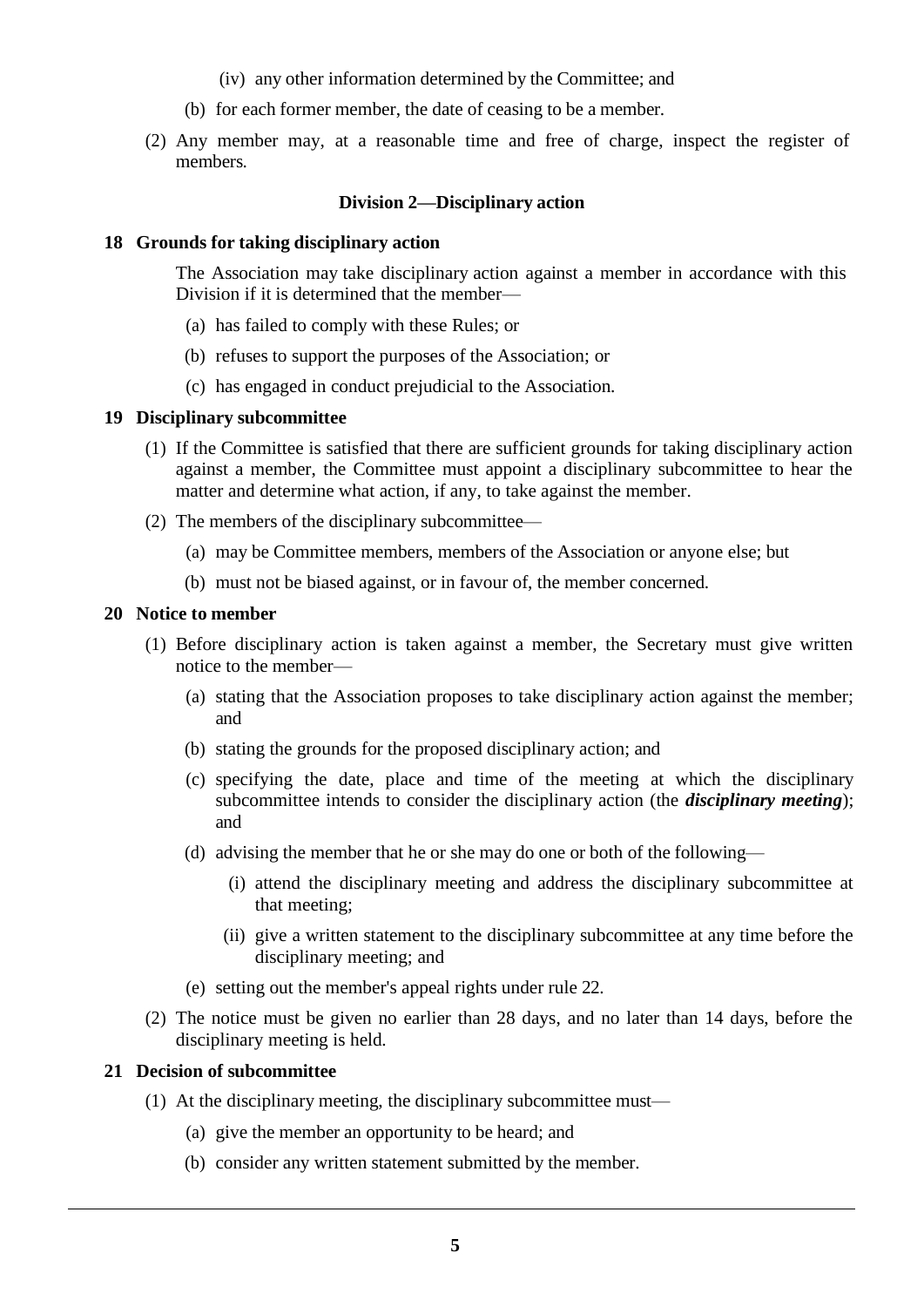- (2) After complying with subrule (1), the disciplinary subcommittee may—
	- (a) take no further action against the member; or
	- (b) subject to subrule (3)—
		- (i) reprimand the member; or
		- (ii) suspend the membership rights of the member for a specified period; or
		- (iii) expel the member from the Association.
- (3) The disciplinary subcommittee may not fine the member.
- (4) The suspension of membership rights or the expulsion of a member by the disciplinary subcommittee under this rule takes effect immediately after the vote is passed.

# **22 Appeal rights**

- (1) A person whose membership rights have been suspended or who has been expelled from the Association under rule 21 may give notice to the effect that he or she wishes to appeal against the suspension or expulsion.
- (2) The notice must be in writing and given—
	- (a) to the disciplinary subcommittee immediately after the vote to suspend or expel the person is taken; or
	- (b) to the Secretary not later than 48 hours after the vote.
- (3) If a person has given notice under subrule (2), a disciplinary appeal meeting must be convened by the Committee as soon as practicable, but in any event not later than 21 days, after the notice is received.
- (4) Notice of the disciplinary appeal meeting must be given to each member of the Association who is entitled to vote as soon as practicable and must—
	- (a) specify the date, time and place of the meeting; and
	- (b) state—
		- (i) the name of the person against whom the disciplinary action has been taken; and
		- (ii) the grounds for taking that action; and
		- (iii) that at the disciplinary appeal meeting the members present must vote on whether the decision to suspend or expel the person should be upheld or revoked.

# **23 Conduct of disciplinary appeal meeting**

- (1) At a disciplinary appeal meeting—
	- (a) no business other than the question of the appeal may be conducted; and
	- (b) the Committee must state the grounds for suspending or expelling the member and the reasons for taking that action; and
	- (c) the person whose membership has been suspended or who has been expelled must be given an opportunity to be heard.
- (2) After complying with subrule (1), the members present and entitled to vote at the meeting must vote by secret ballot on the question of whether the decision to suspend or expel the person should be upheld or revoked.
- (3) A member may not vote by proxy at the meeting.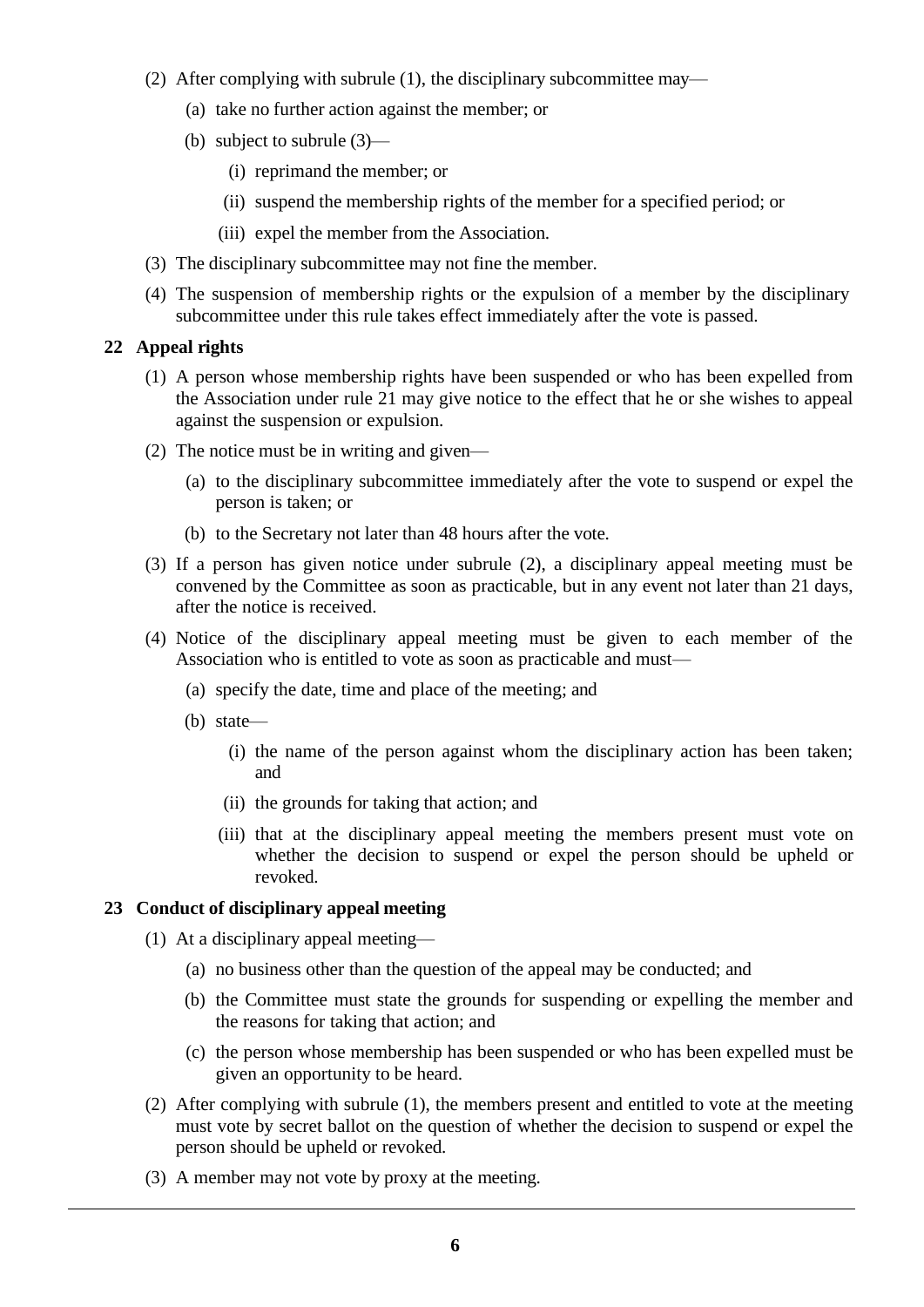(4) The decision is upheld if not less than three quarters of the members voting at the meeting vote in favour of the decision.

## **Division 3—Grievance procedure**

# **24 Application**

- (1) The grievance procedure set out in this Division applies to disputes under these Rules between—
	- (a) a member and another member;
	- (b) a member and the Committee;
	- (c) a member and the Association.
- (2) A member must not initiate a grievance procedure in relation to a matter that is the subject of a disciplinary procedure until the disciplinary procedure has been completed.

## **25 Parties must attempt to resolve the dispute**

The parties to a dispute must attempt to resolve the dispute between themselves within 14 days of the dispute coming to the attention of each party.

## **26 Appointment of mediator**

- (1) If the parties to a dispute are unable to resolve the dispute between themselves within the time required by rule 25, the parties must within 10 days—
	- (a) notify the Committee of the dispute; and
	- (b) agree to or request the appointment of a mediator; and
	- (c) attempt in good faith to settle the dispute by mediation.
- (2) The mediator must be—
	- (a) a person chosen by agreement between the parties; or
	- (b) in the absence of agreement—
		- (i) if the dispute is between a member and another member—a person appointed by the Committee; or
		- (ii) if the dispute is between a member and the Committee or the Association—a person appointed or employed by the Dispute Settlement Centre of Victoria.
- (3) A mediator appointed by the Committee may be a member or former member of the Association but in any case must not be a person who—
	- (a) has a personal interest in the dispute; or
	- (b) is biased in favour of or against any party.

## **27 Mediation process**

- (1) The mediator to the dispute, in conducting the mediation, must—
	- (a) give each party every opportunity to be heard; and
	- (b) allow due consideration by all parties of any written statement submitted by any party; and
	- (c) ensure that natural justice is accorded to the parties throughout the mediation process.
- (2) The mediator must not determine the dispute.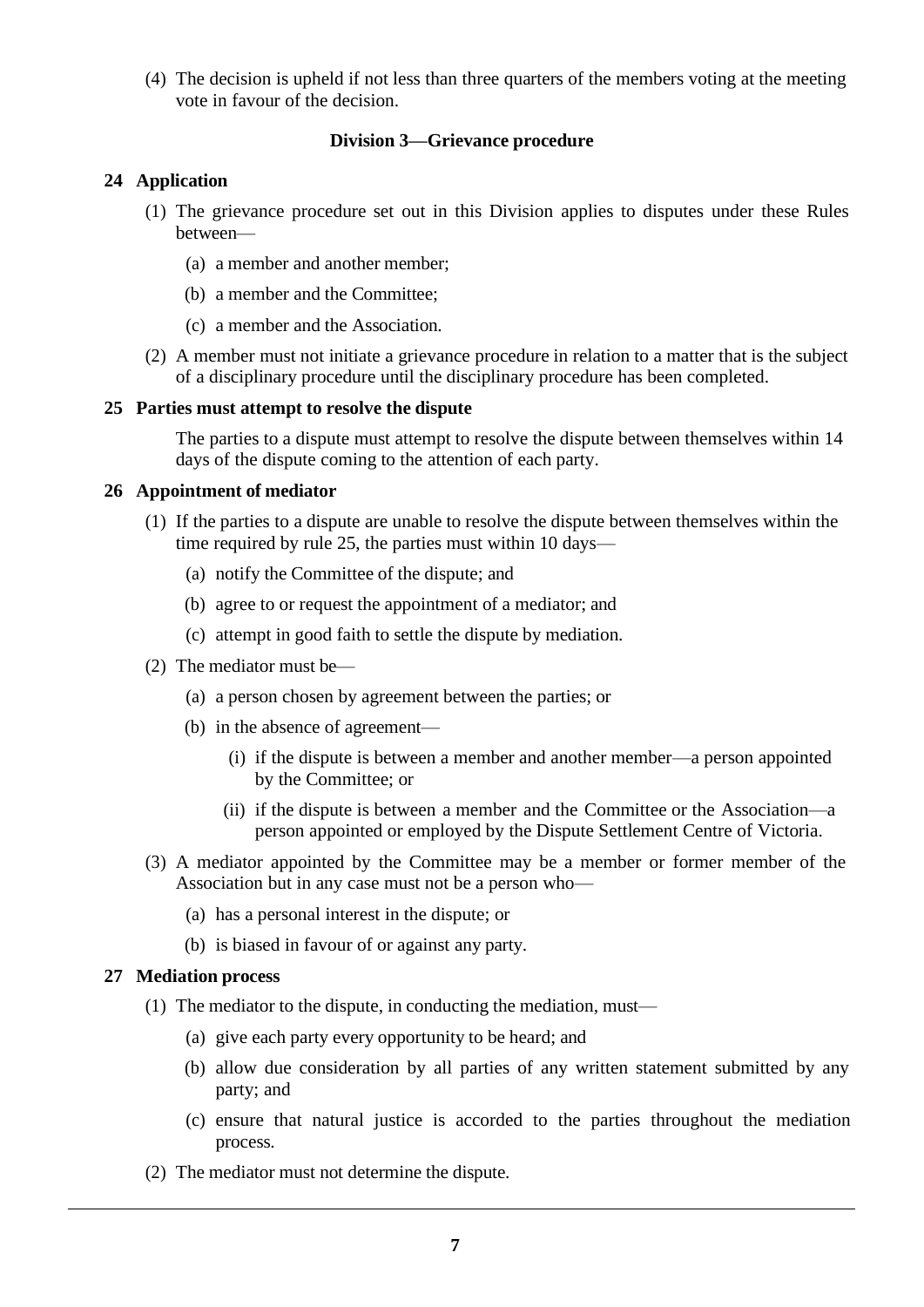### **28 Failure to resolve dispute by mediation**

If the mediation process does not resolve the dispute, the parties may seek to resolve the dispute in accordance with the Act or otherwise at law.

#### **PART 4—GENERAL MEETINGS OF THE ASSOCIATION**

#### **29 Annual general meetings**

- (1) The Committee must convene an annual general meeting of the Association to be held within 5 months after the end of each financial year.
- (2) Despite subrule (1), the Association may hold its first annual general meeting at any time within 18 months after its incorporation.
- (3) The Committee may determine the date, time and place of the annual general meeting.
- (4) The ordinary business of the annual general meeting is as follows—
	- (a) to confirm the minutes of the previous annual general meeting and of any special general meeting held since then;
	- (b) to receive and consider—
		- (i) the annual report of the Committee on the activities of the Association during the preceding financial year; and
		- (ii) the financial statements of the Association for the preceding financial year submitted by the Committee in accordance with Part 7 of the Act;
	- (c) to elect the members of the Committee;
	- (d) to confirm or vary the amounts (if any) of the annual subscription and joining fee.
- (5) The annual general meeting may also conduct any other business of which notice has been given in accordance with these Rules.

#### **30 Special general meetings**

- (1) Any general meeting of the Association, other than an annual general meeting or a disciplinary appeal meeting, is a special general meeting.
- (2) The Committee may convene a special general meeting whenever it thinks fit.
- (3) No business other than that set out in the notice under rule 32 may be conducted at the meeting.

#### **31 Special general meeting held at request of members**

- (1) The Committee must convene a special general meeting if a request to do so is made in accordance with subrule (2) by at least 10% of the total number of members.
- (2) A request for a special general meeting must—
	- (a) be in writing; and
	- (b) state the business to be considered at the meeting and any resolutions to be proposed; and
	- (c) include the names and signatures of the members requesting the meeting; and
	- (d) be given to the Secretary.
- (3) If the Committee does not convene a special general meeting within one month after the date on which the request is made, the members making the request (or any of them) may convene the special general meeting.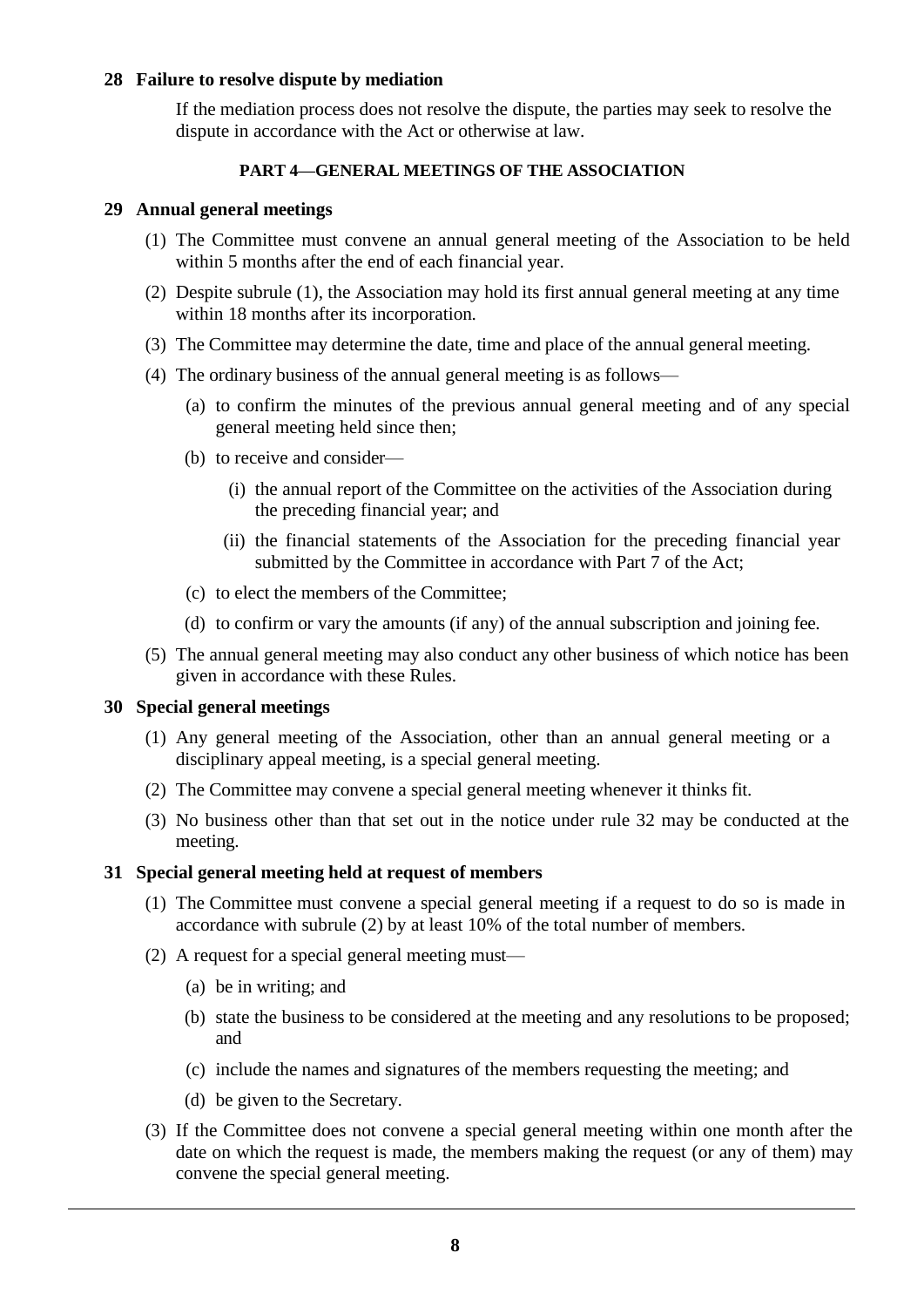- (4) A special general meeting convened by members under subrule (3)—
	- (a) must be held within 3 months after the date on which the original request was made; and
	- (b) may only consider the business stated in that request.
- (5) The Association must reimburse all reasonable expenses incurred by the members convening a special general meeting under subrule (3).

#### **32 Notice of general meetings**

- (1) The Secretary (or, in the case of a special general meeting convened under rule 31(3), the members convening the meeting) must give to each member of the Association—
	- (a) at least 21 days' notice of a general meeting if a special resolution is to be proposed at the meeting; or
	- (b) at least 14 days' notice of a general meeting in any other case.
- (2) The notice must—
	- (a) specify the date, time and place of the meeting; and
	- (b) indicate the general nature of each item of business to be considered at the meeting; and
	- (c) if a special resolution is to be proposed—
		- (i) state in full the proposed resolution; and
		- (ii) state the intention to propose the resolution as a special resolution; and
	- (d) comply with rule 33(5).
- (3) This rule does not apply to a disciplinary appeal meeting.

## **33 Proxies**

- (1) A member may appoint another member as his or her proxy to vote and speak on his or her behalf at a general meeting other than at a disciplinary appeal meeting.
- (2) The appointment of a proxy must be in writing and signed by the member making the appointment.
- (3) The member appointing the proxy may give specific directions as to how the proxy is to vote on his or her behalf, otherwise the proxy may vote on behalf of the member in any matter as he or she sees fit.
- (4) If the Committee has approved a form for the appointment of a proxy, the member may use any other form that clearly identifies the person appointed as the member's proxy and that has been signed by the member.
- (5) Notice of a general meeting given to a member under rule 32 must—
	- (a) state that the member may appoint another member as a proxy for the meeting; and
	- (b) include a copy of any form that the Committee has approved for the appointment of a proxy.
- (6) A form appointing a proxy must be given to the Chairperson of the meeting before or at the commencement of the meeting.
- (7) A form appointing a proxy sent by post or electronically is of no effect unless it is received by the Association no later than 24 hours before the commencement of the meeting.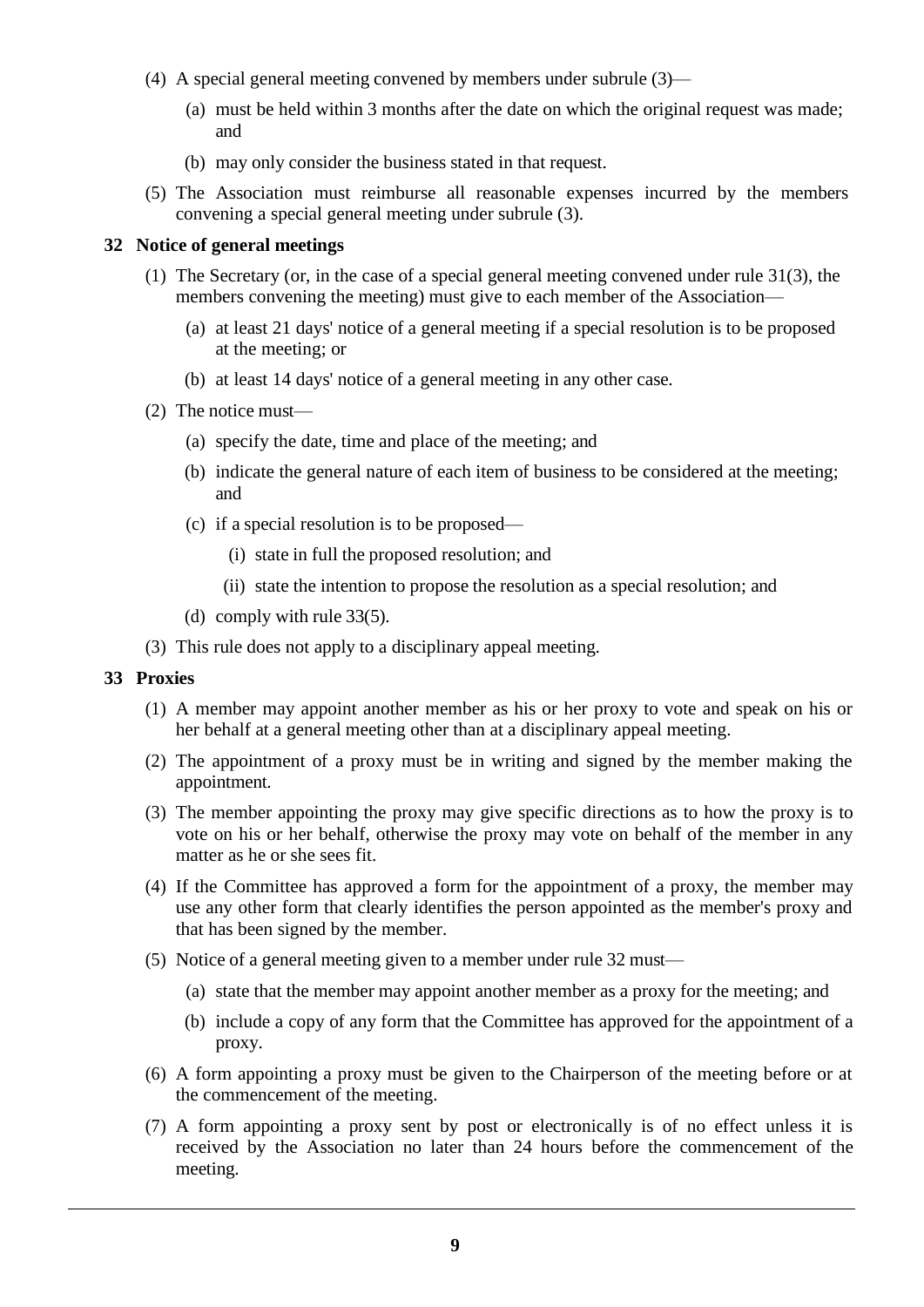# **34 Use of technology**

- (1) A member not physically present at a general meeting may be permitted to participate in the meeting by the use of technology that allows that member and the members present at the meeting to clearly and simultaneously communicate with each other.
- (2) For the purposes of this Part, a member participating in a general meeting as permitted under subrule (1) is taken to be present at the meeting and, if the member votes at the meeting, is taken to have voted in person.

## **35 Quorum at general meetings**

- (1) No business may be conducted at a general meeting unless a quorum of members is present.
- (2) The quorum for a general meeting is the presence (physically, by proxy or as allowed under rule 34) of 10% of the members entitled to vote.
- (3) If a quorum is not present within 30 minutes after the notified commencement time of a general meeting—
	- (a) in the case of a meeting convened by, or at the request of, members under rule  $31$ the meeting must be dissolved;
	- (b) in any other case—
		- (i) the meeting must be adjourned to a date not more than 21 days after the adjournment; and
		- (ii) notice of the date, time and place to which the meeting is adjourned must be given at the meeting and confirmed by written notice given to all members as soon as practicable after the meeting.
- (4) If a quorum is not present within 30 minutes after the time to which a general meeting has been adjourned under subrule (3)(b), the members present at the meeting (if not fewer than 3) may proceed with the business of the meeting as if a quorum were present.

## **36 Adjournment of general meeting**

- (1) The Chairperson of a general meeting at which a quorum is present may, with the consent of a majority of members present at the meeting, adjourn the meeting to another time at the same place or at another place.
- (2) Without limiting subrule (1), a meeting may be adjourned—
	- (a) if there is insufficient time to deal with the business at hand; or
	- (b) to give the members more time to consider an item of business.
- (3) No business may be conducted on the resumption of an adjourned meeting other than the business that remained unfinished when the meeting was adjourned.
- (4) Notice of the adjournment of a meeting under this rule is not required unless the meeting is adjourned for 14 days or more, in which case notice of the meeting must be given in accordance with rule 32.

# **37 Voting at general meeting**

- (1) On any question arising at a general meeting—
	- (a) subject to subrule (3), each member who is entitled to vote has one vote; and
	- (b) members may vote personally or by proxy; and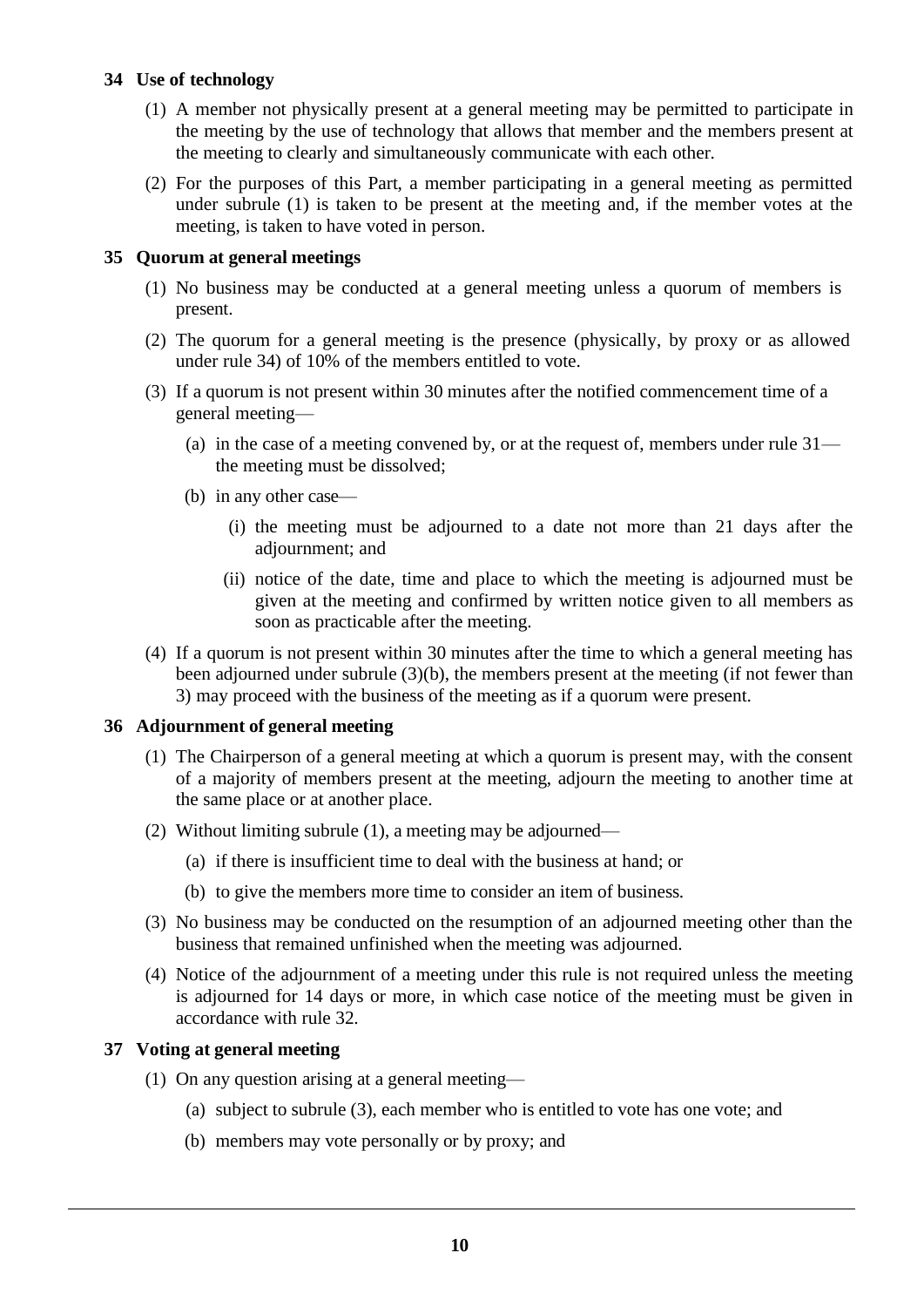- (c) except in the case of a special resolution, the question must be decided on a majority of votes.
- (2) If votes are divided equally on a question, the Chairperson of the meeting has a second or casting vote.
- (3) If the question is whether or not to confirm the minutes of a previous meeting, only members who were present at that meeting may vote.
- (4) This rule does not apply to a vote at a disciplinary appeal meeting conducted under rule 23.

## **38 Special resolutions**

A special resolution is passed if not less than three quarters of the members voting at a general meeting (whether in person or by proxy) vote in favour of the resolution.

# **39 Determining whether resolution carried**

- (1) Subject to subsection (2), the Chairperson of a general meeting may, on the basis of a show of hands, declare that a resolution has been—
	- (a) carried; or
	- (b) carried unanimously; or
	- (c) carried by a particular majority; or
	- (d) lost—

and an entry to that effect in the minutes of the meeting is conclusive proof of that fact.

- (2) If a poll (where votes are cast in writing) is demanded by three or more members on any question—
	- (a) the poll must be taken at the meeting in the manner determined by the Chairperson of the meeting; and
	- (b) the Chairperson must declare the result of the resolution on the basis of the poll.
- (3) A poll demanded on the election of the Chairperson or on a question of an adjournment must be taken immediately.
- (4) A poll demanded on any other question must be taken before the close of the meeting at a time determined by the Chairperson.

# **40 Minutes of general meeting**

- (1) The Committee must ensure that minutes are taken and kept of each general meeting.
- (2) The minutes must record the business considered at the meeting, any resolution on which a vote is taken and the result of the vote.
- (3) In addition, the minutes of each annual general meeting must include—
	- (a) the names of the members attending the meeting; and
	- (b) proxy forms given to the Chairperson of the meeting under rule 33(6); and
	- (c) the financial statements submitted to the members in accordance with rule  $29(4)(b)(ii)$ ; and
	- (d) the certificate signed by two committee members certifying that the financial statements give a true and fair view of the financial position and performance of the Association; and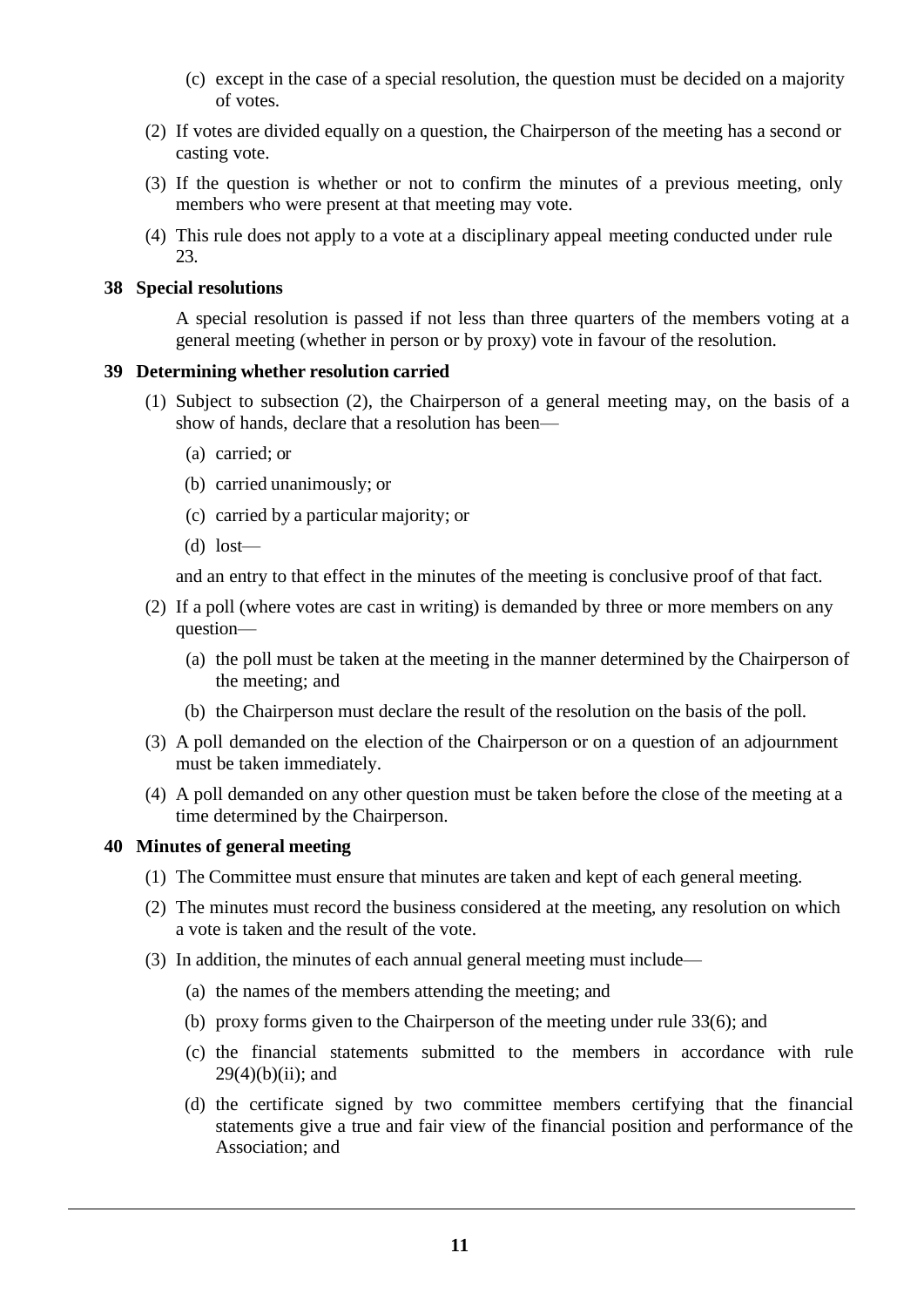(e) any audited accounts and auditor's report or report of a review accompanying the financial statements that are required under the Act.

## **PART 5—COMMITTEE**

## **Division 1—Powers of Committee**

#### **41 Role and powers**

- (1) The business of the Association must be managed by or under the direction of a Committee.
- (2) The Committee may exercise all the powers of the Association except those powers that these Rules or the Act require to be exercised by general meetings of the members of the Association.
- (3) The Committee may—
	- (a) appoint and remove staff;
	- (b) establish subcommittees consisting of members with terms of reference it considers appropriate.

## **42 Delegation**

- (1) The Committee may delegate to a member of the Committee, a subcommittee or staff, any of its powers and functions other than—
	- (a) this power of delegation; or
	- (b) a duty imposed on the Committee by the Act or any other law.
- (2) The delegation must be in writing and may be subject to the conditions and limitations the Committee considers appropriate.
- (3) The Committee may, in writing, revoke a delegation wholly or in part.

## **Division 2—Composition of Committee and duties of members**

## **43 Composition of Committee**

- (1) The Committee consists of—
	- (a) a President; and
	- (b) a Vice-President; and
	- (c) a Secretary; and
	- (d) a Treasurer; and
	- (e) an Editor of Publications; and
	- (f) an Information Technology Editor; and
	- (g) the immediate Past President; and
	- (h) ordinary members (if any) elected under rule 52.
- (2) The Secretary must reside in Australia.
- (3) At least one member of the Committee must reside in New Zealand.

## **44 General Duties**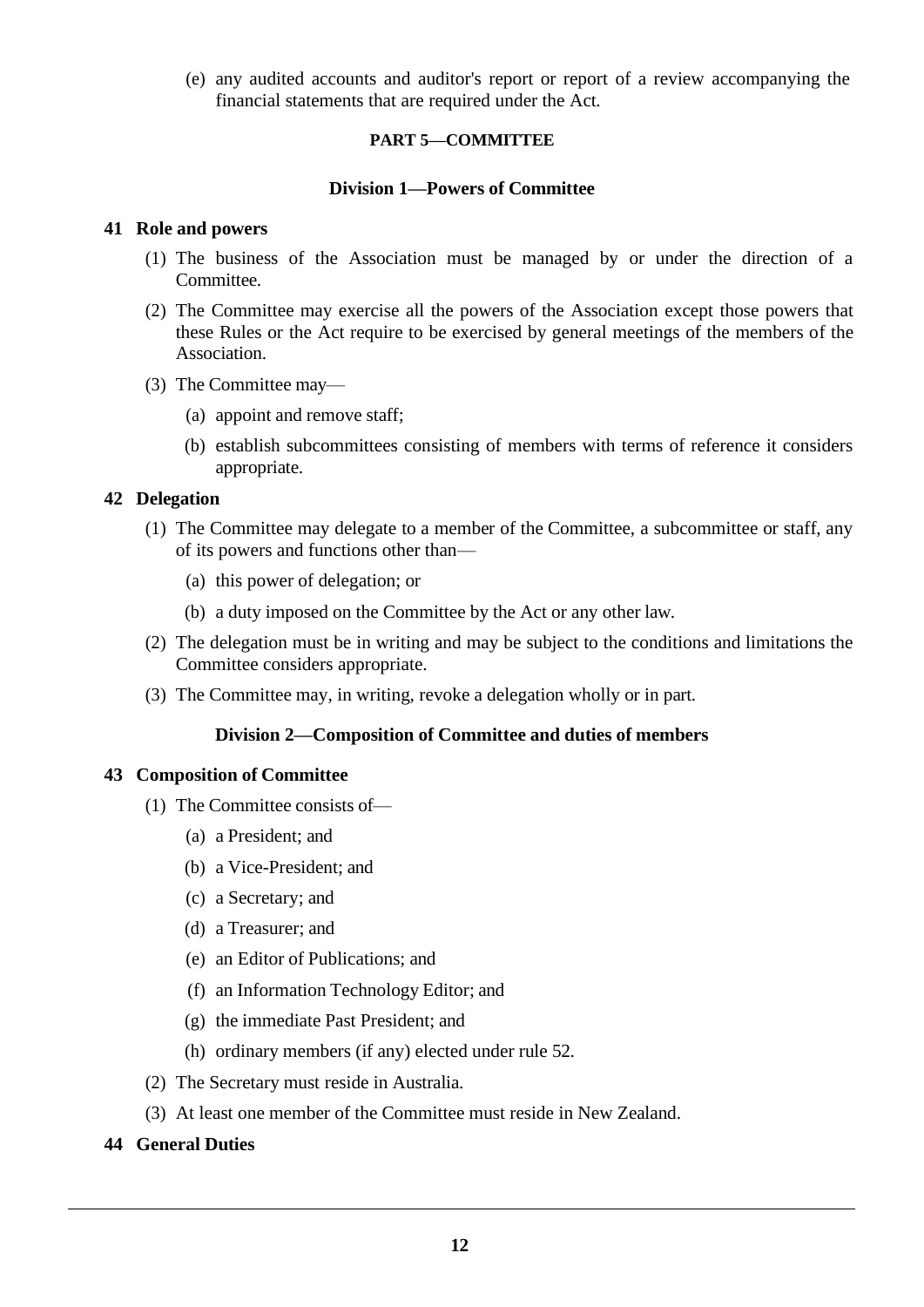- (1) As soon as practicable after being elected or appointed to the Committee, each committee member must become familiar with these Rules and the Act.
- (2) The Committee is collectively responsible for ensuring that the Association complies with the Act and that individual members of the Committee comply with these Rules.
- (3) Committee members must exercise their powers and discharge their duties with reasonable care and diligence.
- (4) Committee members must exercise their powers and discharge their duties—
	- (a) in good faith in the best interests of the Association; and
	- (b) for a proper purpose.
- (5) Committee members and former committee members must not make improper use of—
	- (a) their position; or
	- (b) information acquired by virtue of holding their position—

so as to gain an advantage for themselves or any other person or to cause detriment to the Association.

(6) In addition to any duties imposed by these Rules, a committee member must perform any other duties imposed from time to time by resolution at a general meeting.

## **45 President and Vice-President**

- (1) Subject to subrule (2), the President or, in the President's absence, the Vice-President is the Chairperson for any general meetings and for any committee meetings.
- (2) If the President and the Vice-President are both absent, or are unable to preside, the Chairperson of the meeting must be—
	- (a) in the case of a general meeting—a member elected by the other members present; or
	- (b) in the case of a committee meeting—a committee member elected by the other committee members present.

#### **46 Secretary**

- (1) The Secretary must perform any duty or function required under the Act to be performed by the secretary of an incorporated association.
- (2) The Secretary must—
	- (a) maintain the register of members in accordance with rule 17; and
	- (b) keep custody of the common seal (if any) of the Association and, except for the financial records referred to in rule 69(3), all books, documents and securities of the Association in accordance with rules 71 and 74; and
	- (c) subject to the Act and these Rules, provide members with access to the register of members, the minutes of general meetings and other books and documents; and
	- (d) perform any other duty or function imposed on the Secretary by these Rules.
- (3) The Secretary must give to the Registrar notice of his or her appointment within 14 days after the appointment.

# **47 Treasurer**

- (1) The Treasurer must—
	- (a) receive all moneys paid to or received by the Association and issue receipts for those moneys in the name of the Association; and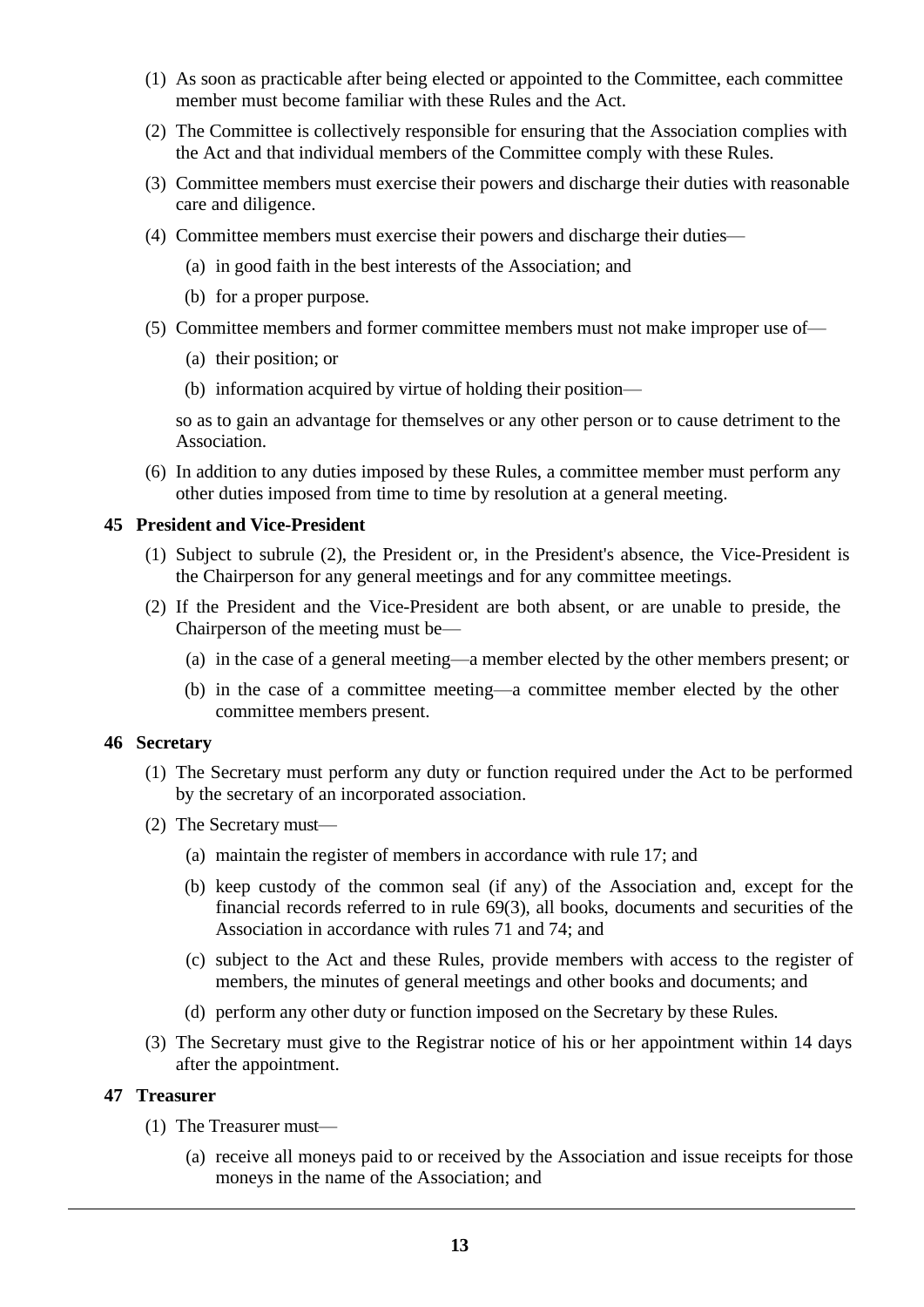- (b) ensure that all moneys received are paid into the account of the Association within 5 working days after receipt; and
- (c) make any payments authorised by the Committee or by a general meeting of the Association from the Association's funds; and
- (d) ensure cheques are signed by at least 2 committee members.
- (2) The Treasurer must—
	- (a) ensure that the financial records of the Association are kept in accordance with the Act; and
	- (b) coordinate the preparation of the financial statements of the Association and their certification by the Committee prior to their submission to the annual general meeting of the Association.
- (3) The Treasurer must ensure that at least one other committee member has access to the accounts and financial records of the Association.

#### **Division 3—Election of Committee members and tenure of office**

#### **48 Who is eligible to be a Committee member**

A member is eligible to be elected or appointed as a committee member if the member—

- (a) is 18 years or over; and
- (b) is entitled to vote at a general meeting.

## **49 Positions to be declared vacant**

- (1) This rule applies to—
	- (a) the first annual general meeting of the Association after its incorporation; or
	- (b) any subsequent annual general meeting of the Association, after the annual report and financial statements of the Association have been received.
- (2) The Chairperson of the meeting must declare all positions on the Committee vacant and hold elections for those positions in accordance with rules 50 to 53.

#### **50 Nominations**

- (1) Prior to the election of each position, the Chairperson of the meeting must call for nominations to fill that position.
- (2) An eligible member of the Association may—
	- (a) nominate himself or herself; or
	- (b) with the member's consent, be nominated by another member.
- (3) A member who is nominated for a position and fails to be elected to that position may be nominated for any other position for which an election is yet to be held.

## **51 Election of President etc.**

- (1) At the annual general meeting, separate elections must be held for each of the following positions—
	- (a) President;
	- (b) Vice-President;
	- (c) Secretary;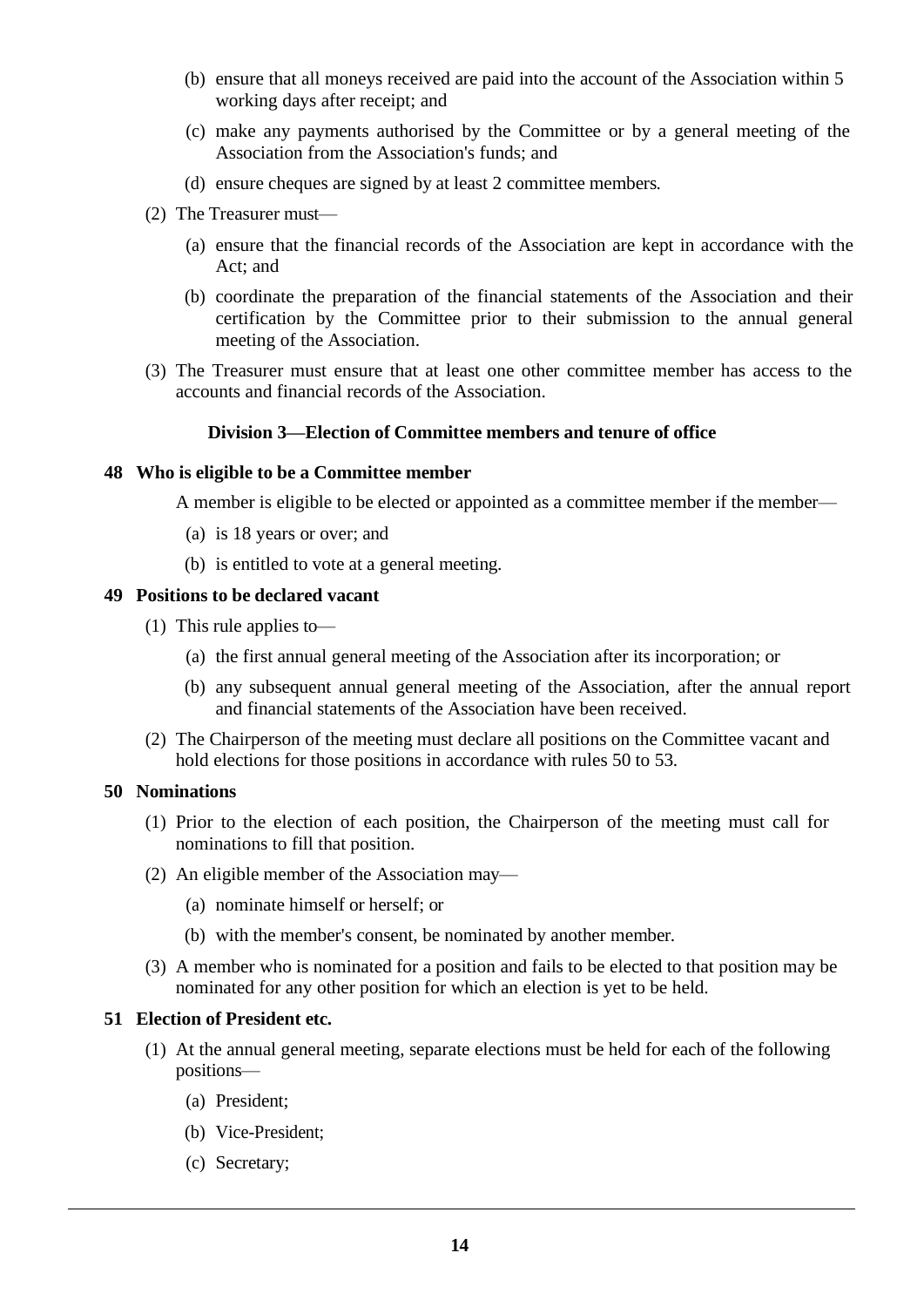- (d) Treasurer;
- (e) Editor of Publications;
- (f) Information Technology Editor.
- (2) If only one member is nominated for the position, the Chairperson of the meeting must declare the member elected to the position.
- (3) If more than one member is nominated, a ballot must be held in accordance with rule 53.
- (4) On his or her election, the new President may take over as Chairperson of the meeting.

## **52 Election of ordinary members**

- (1) The annual general meeting must by resolution decide the number of ordinary members of the Committee (if any) it wishes to hold office for the next year.
- (2) A single election may be held to fill all of those positions.
- (3) If the number of members nominated for the position of ordinary committee member is less than or equal to the number to be elected, the Chairperson of the meeting must declare each of those members to be elected to the position.
- (4) If the number of members nominated exceeds the number to be elected, a ballot must be held in accordance with rule 53.

## **53 Ballot**

- (1) If a ballot is required for the election for a position, the Chairperson of the meeting must appoint a member to act as returning officer to conduct the ballot.
- (2) The returning officer must not be a member nominated for the position.
- (3) Before the ballot is taken, each candidate may make a short speech in support of his or her election.
- (4) The election must be by secret ballot.
- (5) The returning officer must give a blank piece of paper to—
	- (a) each member present in person; and
	- (b) each proxy appointed by a member.
- (6) If the ballot is for a single position, the voter must write on the ballot paper the name of the candidate for whom they wish to vote.
- (7) If the ballot is for more than one position—
	- (a) the voter must write on the ballot paper the name of each candidate for whom they wish to vote;
	- (b) the voter must not write the names of more candidates than the number to be elected.
- (8) Ballot papers that do not comply with subrule (7)(b) are not to be counted.
- (9) Each ballot paper on which the name of a candidate has been written counts as one vote for that candidate.
- (10) The returning officer must declare elected the candidate or, in the case of an election for more than one position, the candidates who received the most votes.
- (11) If the returning officer is unable to declare the result of an election under subrule (10) because 2 or more candidates received the same number of votes, the returning officer must—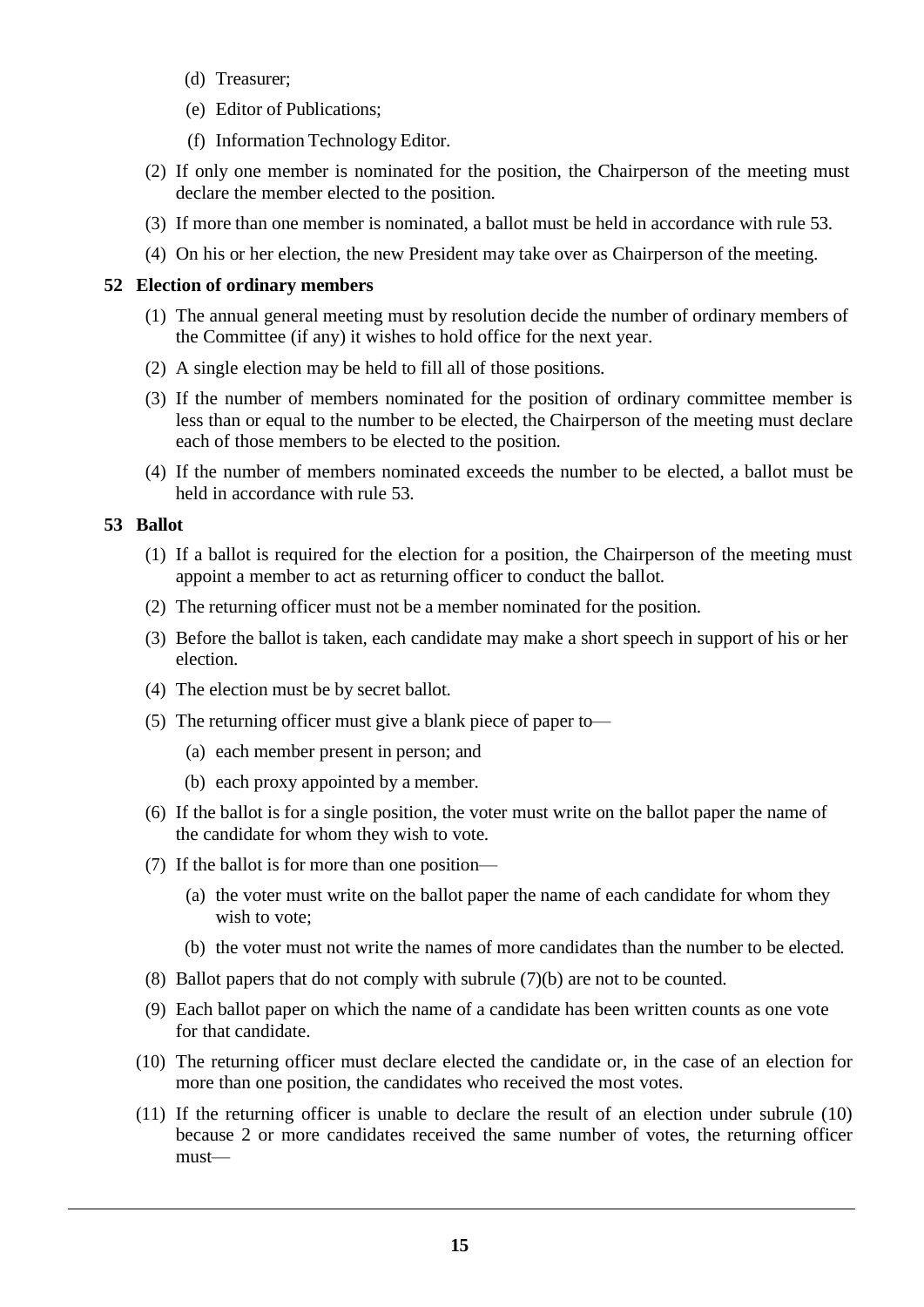- (a) conduct a further election for the position in accordance with subrules (4) to (10) to decide which of those candidates is to be elected; or
- (b) with the agreement of those candidates, decide by lot which of them is to be elected.

## **54 Term of office**

- (1) Subject to subrule (3) and rule 55, a committee member holds office until the positions of the Committee are declared vacant at the next annual general meeting.
- (2) A committee member may be re-elected. However—
	- (a) no member shall serve more than two consecutive terms as President; and
	- (b) no member shall serve more than two consecutive terms as Vice-President.
- (3) A general meeting of the Association may—
	- (a) by special resolution remove a committee member from office; and
	- (b) elect an eligible member of the Association to fill the vacant position in accordance with this Division.
- (4) A member who is the subject of a proposed special resolution under subrule (3)(a) may make representations in writing to the Secretary or President of the Association (not exceeding a reasonable length) and may request that the representations be provided to the members of the Association.
- (5) The Secretary or the President may give a copy of the representations to each member of the Association or, if they are not so given, the member may require that they be read out at the meeting at which the special resolution is to be proposed.

## **55 Vacation of office**

- (1) A committee member may resign from the Committee by written notice addressed to the Committee.
- (2) A person ceases to be a committee member if he or she—
	- (a) ceases to be a member of the Association; or
	- (b) fails to attend 3 consecutive committee meetings (other than special or urgent committee meetings) without leave of absence under rule 66; or
	- (c) otherwise ceases to be a committee member by operation of section 78 of the Act.

## **56 Filling casual vacancies**

- (1) The Committee may appoint an eligible member of the Association to fill a position on the Committee that—
	- (a) has become vacant under rule 55; or
	- (b) was not filled by election at the last annual general meeting.
- (2) If the position of Secretary becomes vacant, the Committee must appoint a member to the position within 14 days after the vacancy arises.
- (3) Rule 54 applies to any committee member appointed by the Committee under subrule (1) or (2).
- (4) The Committee may continue to act despite any vacancy in its membership.

## **Division 4—Meetings of Committee**

**57 Meetings of Committee**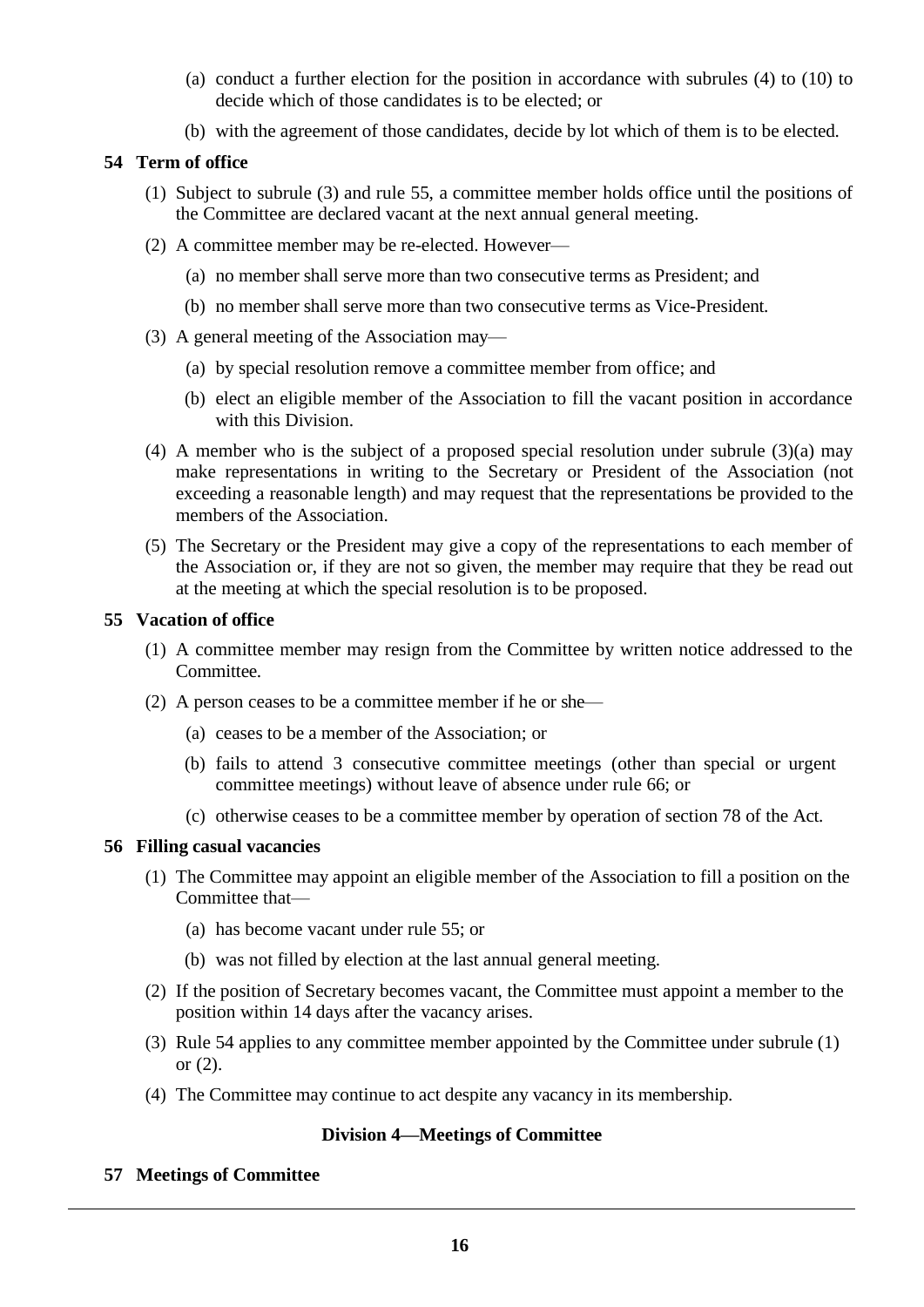- (1) The Committee must meet at least 4 times in each year at the dates, times and places determined by the Committee.
- (2) The date, time and place of the first committee meeting must be determined by the members of the Committee as soon as practicable after the annual general meeting of the Association at which the members of the Committee were elected.
- (3) Special committee meetings may be convened by the President or by any 4 members of the Committee.

## **58 Notice of meetings**

- (1) Notice of each committee meeting must be given to each committee member no later than 7 days before the date of the meeting.
- (2) Notice may be given of more than one committee meeting at the same time.
- (3) The notice must state the date, time and place of the meeting.
- (4) If a special committee meeting is convened, the notice must include the general nature of the business to be conducted.
- (5) The only business that may be conducted at the meeting is the business for which the meeting is convened.

# **59 Urgent meetings**

- (1) In cases of urgency, a meeting can be held without notice being given in accordance with rule 58 provided that as much notice as practicable is given to each committee member by the quickest means practicable.
- (2) Any resolution made at the meeting must be passed by an absolute majority of the Committee.
- (3) The only business that may be conducted at an urgent meeting is the business for which the meeting is convened.

## **60 Procedure and order of business**

- (1) The procedure to be followed at a meeting of a Committee must be determined from time to time by the Committee.
- (2) The order of business may be determined by the members present at the meeting.

# **61 Use of technology**

- (1) A committee member who is not physically present at a committee meeting may participate in the meeting by the use of technology that allows that committee member and the committee members present at the meeting to clearly and simultaneously communicate with each other.
- (2) For the purposes of this Part, a committee member participating in a committee meeting as permitted under subrule (1) is taken to be present at the meeting and, if the member votes at the meeting, is taken to have voted in person.

# **62 Quorum**

- (1) No business may be conducted at a Committee meeting unless a quorum is present.
- (2) The quorum for a committee meeting is the presence (in person or as allowed under rule 61) of a majority of the committee members holding office.
- (3) If a quorum is not present within 30 minutes after the notified commencement time of a committee meeting—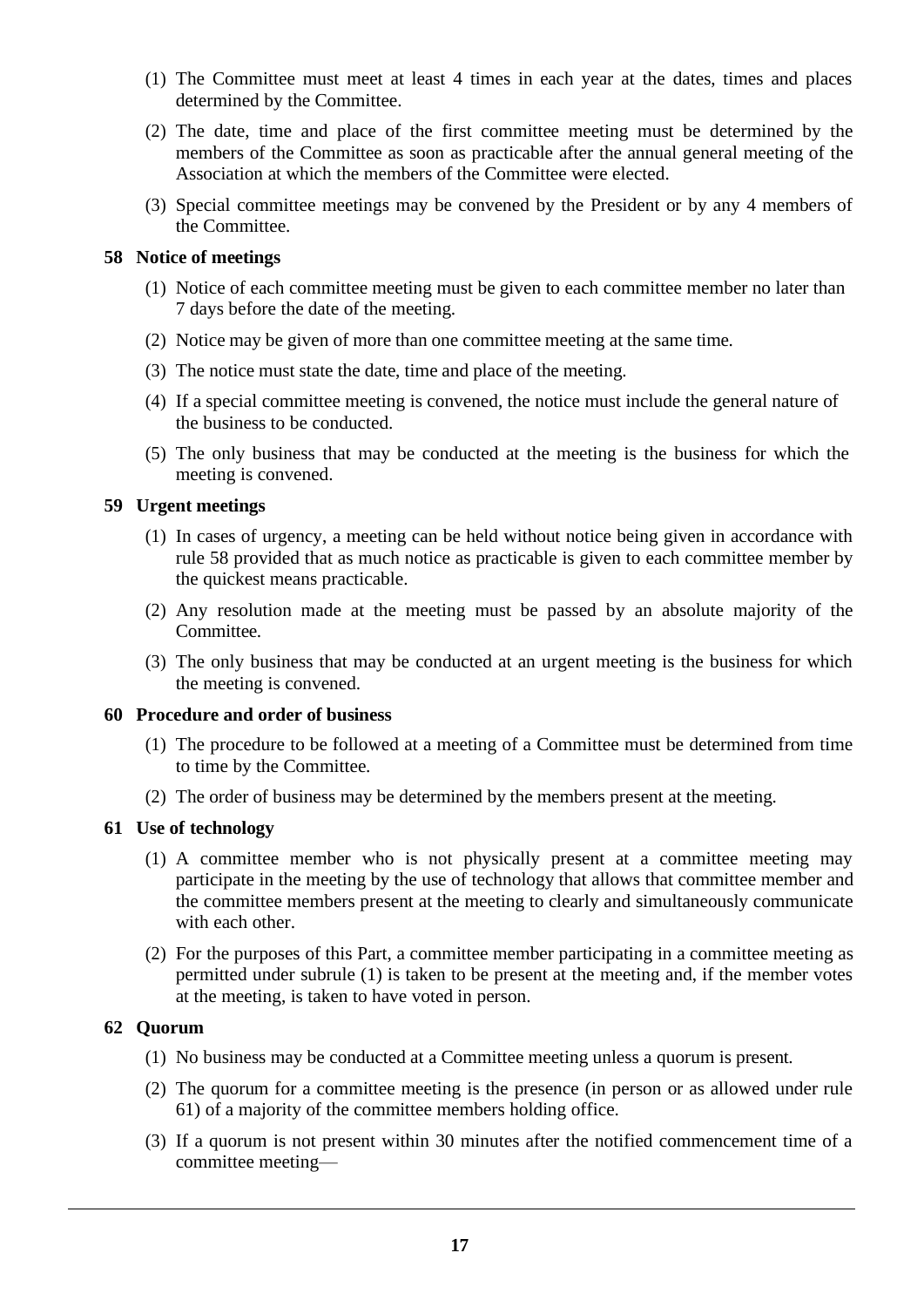- (a) in the case of a special meeting—the meeting lapses;
- (b) in any other case—the meeting must be adjourned to a date no later than 14 days after the adjournment and notice of the time, date and place to which the meeting is adjourned must be given in accordance with rule 58.

#### **63 Voting**

- (1) On any question arising at a committee meeting, each committee member present at the meeting has one vote.
- (2) A motion is carried if a majority of committee members present at the meeting vote in favour of the motion.
- (3) Subrule (2) does not apply to any motion or question which is required by these Rules to be passed by an absolute majority of the Committee.
- (4) If votes are divided equally on a question, the Chairperson of the meeting has a second or casting vote.
- (5) Voting by proxy is not permitted.

## **64 Conflict of interest**

- (1) A committee member who has a material personal interest in a matter being considered at a committee meeting must disclose the nature and extent of that interest to the Committee.
- (2) The member—
	- (a) must not be present while the matter is being considered at the meeting; and
	- (b) must not vote on the matter.
- (3) This rule does not apply to a material personal interest—
	- (a) that exists only because the member belongs to a class of persons for whose benefit the Association is established; or
	- (b) that the member has in common with all, or a substantial proportion of, the members of the Association.

#### **65 Minutes of meeting**

- (1) The Committee must ensure that minutes are taken and kept of each committee meeting.
- (2) The minutes must record the following—
	- (a) the names of the members in attendance at the meeting;
	- (b) the business considered at the meeting;
	- (c) any resolution on which a vote is taken and the result of the vote;
	- (d) any material personal interest disclosed under rule 64.

## **66 Leave of absence**

- (1) The Committee may grant a committee member leave of absence from committee meetings for a period not exceeding 3 months.
- (2) The Committee must not grant leave of absence retrospectively unless it is satisfied that it was not feasible for the committee member to seek the leave in advance.

## **PART 6—FINANCIAL MATTERS**

# **67 Source of funds**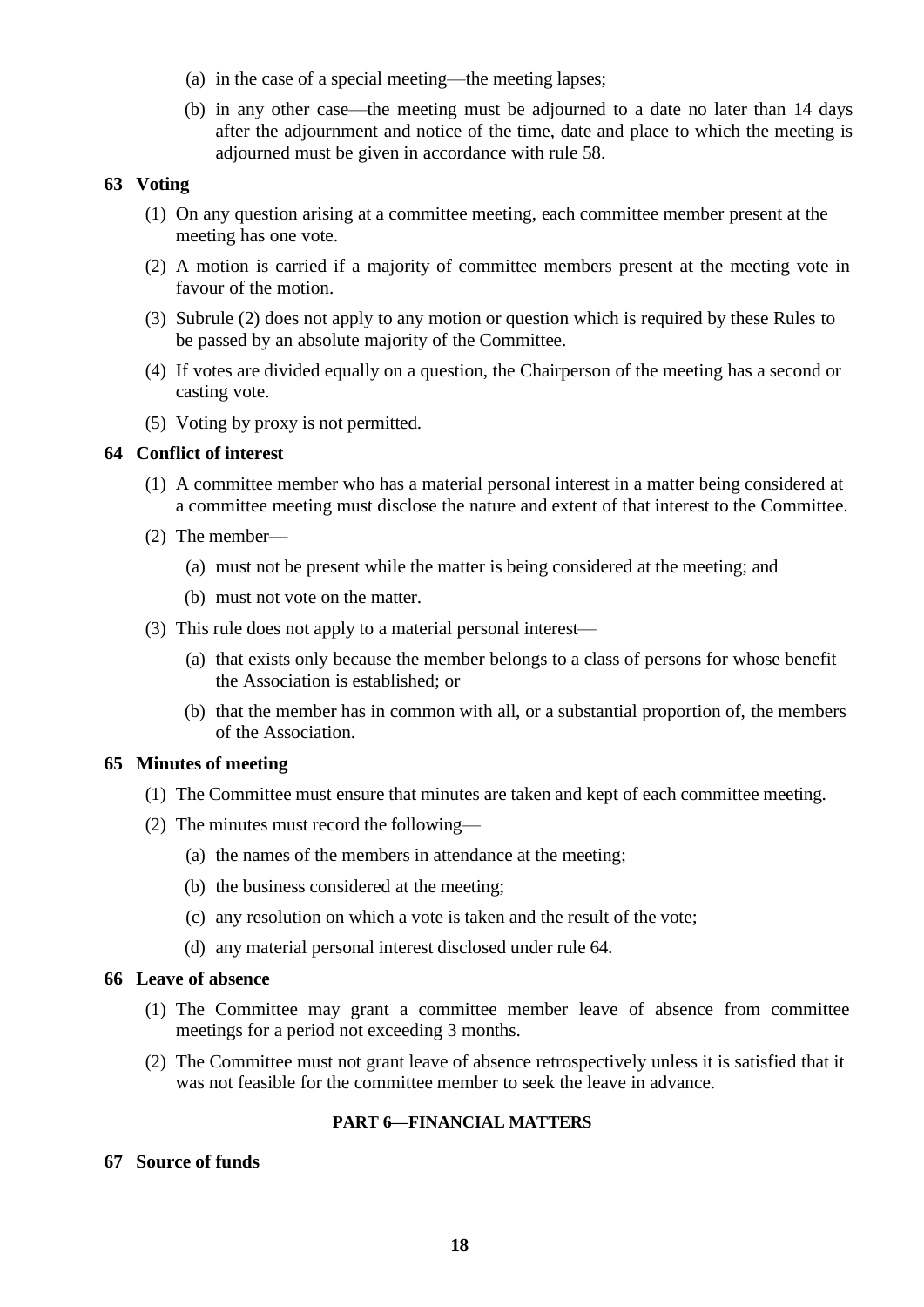The funds of the Association may be derived from joining fees, annual subscriptions, donations, fund-raising activities, grants, interest and any other sources approved by the Committee.

### **68 Management of funds**

- (1) The Association must open an account with a financial institution from which all expenditure of the Association is made and into which all of the Association's revenue is deposited.
- (2) Subject to any restrictions imposed by a general meeting of the Association, the Committee may approve expenditure on behalf of the Association.
- (3) The Committee may authorise the Treasurer to expend funds on behalf of the Association (including by electronic funds transfer) up to a specified limit without requiring approval from the Committee for each item on which the funds are expended.
- (4) All cheques, drafts, bills of exchange, promissory notes and other negotiable instruments must be signed by 2 committee members.
- (5) All funds of the Association must be deposited into the financial account of the Association no later than 5 working days after receipt.
- (6) With the approval of the Committee, the Treasurer may maintain a cash float provided that all money paid from or paid into the float is accurately recorded at the time of the transaction.

#### **69 Financial records**

- (1) The Association must keep financial records that—
	- (a) correctly record and explain its transactions, financial position and performance; and
	- (b) enable financial statements to be prepared as required by the Act.
- (2) The Association must retain the financial records for 7 years after the transactions covered by the records are completed.
- (3) The Treasurer must keep in his or her custody, or under his or her control—
	- (a) the financial records for the current financial year; and
	- (b) any other financial records as authorised by the Committee.

## **70 Financial statements**

- (1) For each financial year, the Committee must ensure that the requirements under the Act relating to the financial statements of the Association are met.
- (2) Without limiting subrule (1), those requirements include—
	- (a) the preparation of the financial statements;
	- (b) if required, the review or auditing of the financial statements;
	- (c) the certification of the financial statements by the Committee;
	- (d) the submission of the financial statements to the annual general meeting of the Association;
	- (e) the lodgement with the Registrar of the financial statements and accompanying reports, certificates, statements and fee.

#### **PART 7—GENERAL MATTERS**

## **71 Common seal**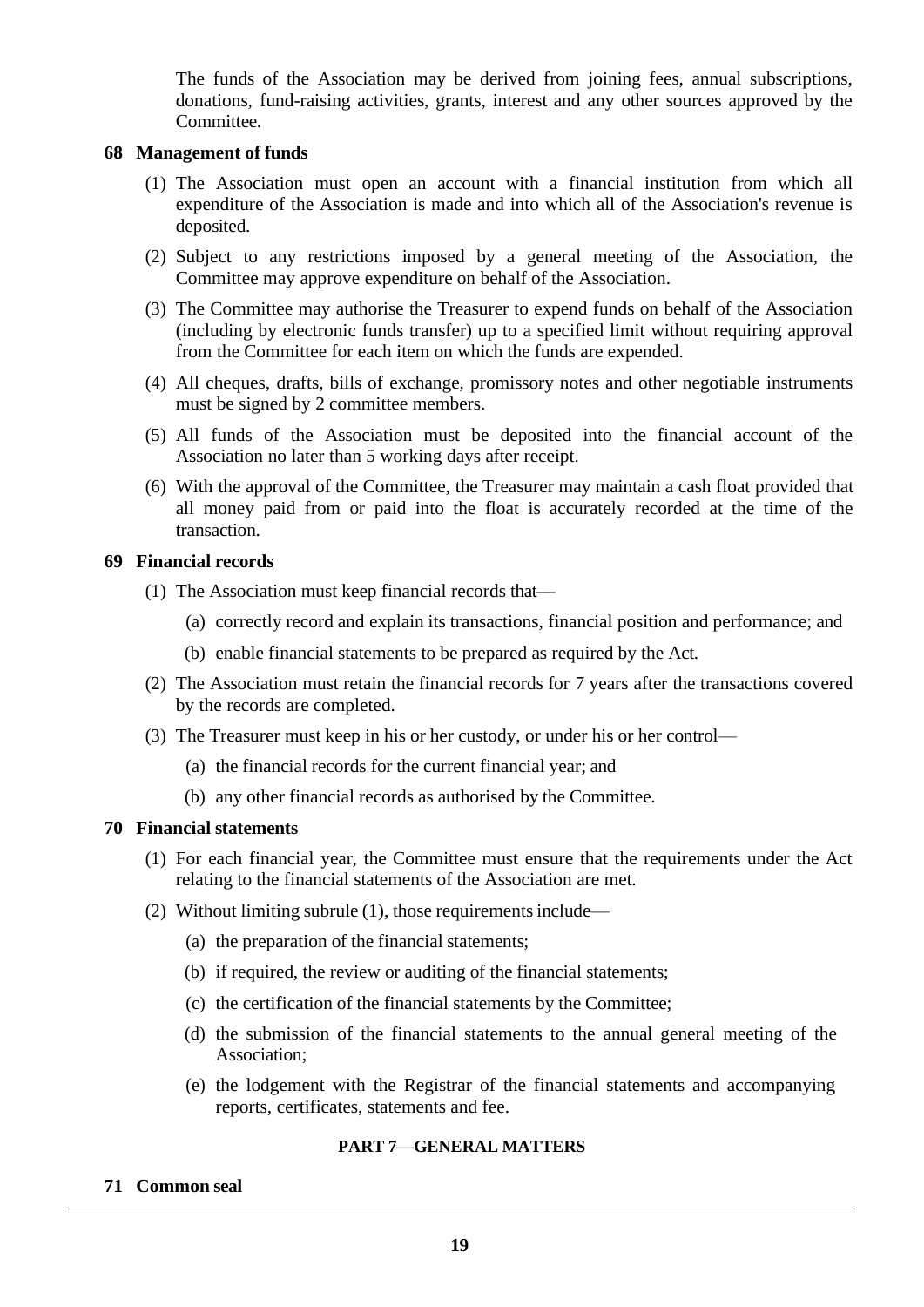- (1) The Association may have a common seal.
- (2) If the Association has a common seal—
	- (a) the name of the Association must appear in legible characters on the common seal;
	- (b) a document may only be sealed with the common seal by the authority of the Committee and the sealing must be witnessed by the signatures of two committee members;
	- (c) the common seal must be kept in the custody of the Secretary.

#### **72 Registered address**

The registered address of the Association is—

- (a) the address determined from time to time by resolution of the Committee; or
- (b) if the Committee has not determined an address to be the registered address—the postal address of the Secretary.

#### **73 Notice requirements**

- (1) Any notice required to be given to a member or a committee member under these Rules may be given—
	- (a) by handing the notice to the member personally; or
	- (b) by sending it by post to the member at the address recorded for the member on the register of members; or
	- (c) by email or facsimile transmission.
- (2) Subrule (1) does not apply to notice given under rule 59.
- (3) Any notice required to be given to the Association or the Committee may be given—
	- (a) by handing the notice to a member of the Committee; or
	- (b) by sending the notice by post to the registered address; or
	- (c) by leaving the notice at the registered address; or
	- (d) if the Committee determines that it is appropriate in the circumstances—
		- (i) by email to the email address of the Association or the Secretary; or
		- (ii) by facsimile transmission to the facsimile number of the Association.

#### **74 Custody and inspection of books and records**

- (1) Members may on request inspect free of charge—
	- (a) the register of members;
	- (b) the minutes of general meetings;
	- (c) subject to subrule (2), the financial records, books, securities and any other relevant document of the Association, including minutes of Committee meetings.
- (2) The Committee may refuse to permit a member to inspect records of the Association that relate to confidential, personal, employment, commercial or legal matters or where to do so may be prejudicial to the interests of the Association.
- (3) The Committee must on request make copies of these rules available to members and applicants for membership free of charge.